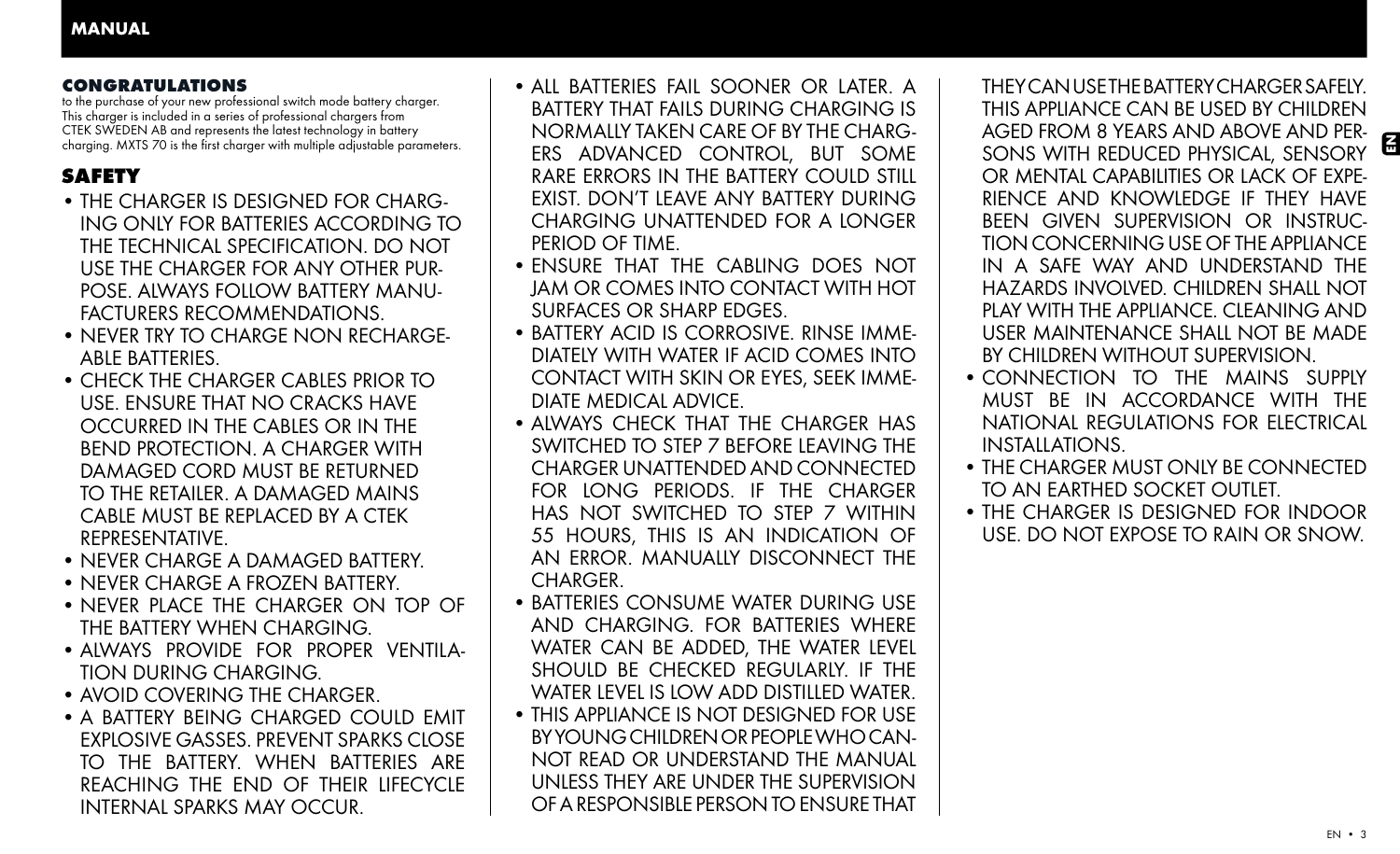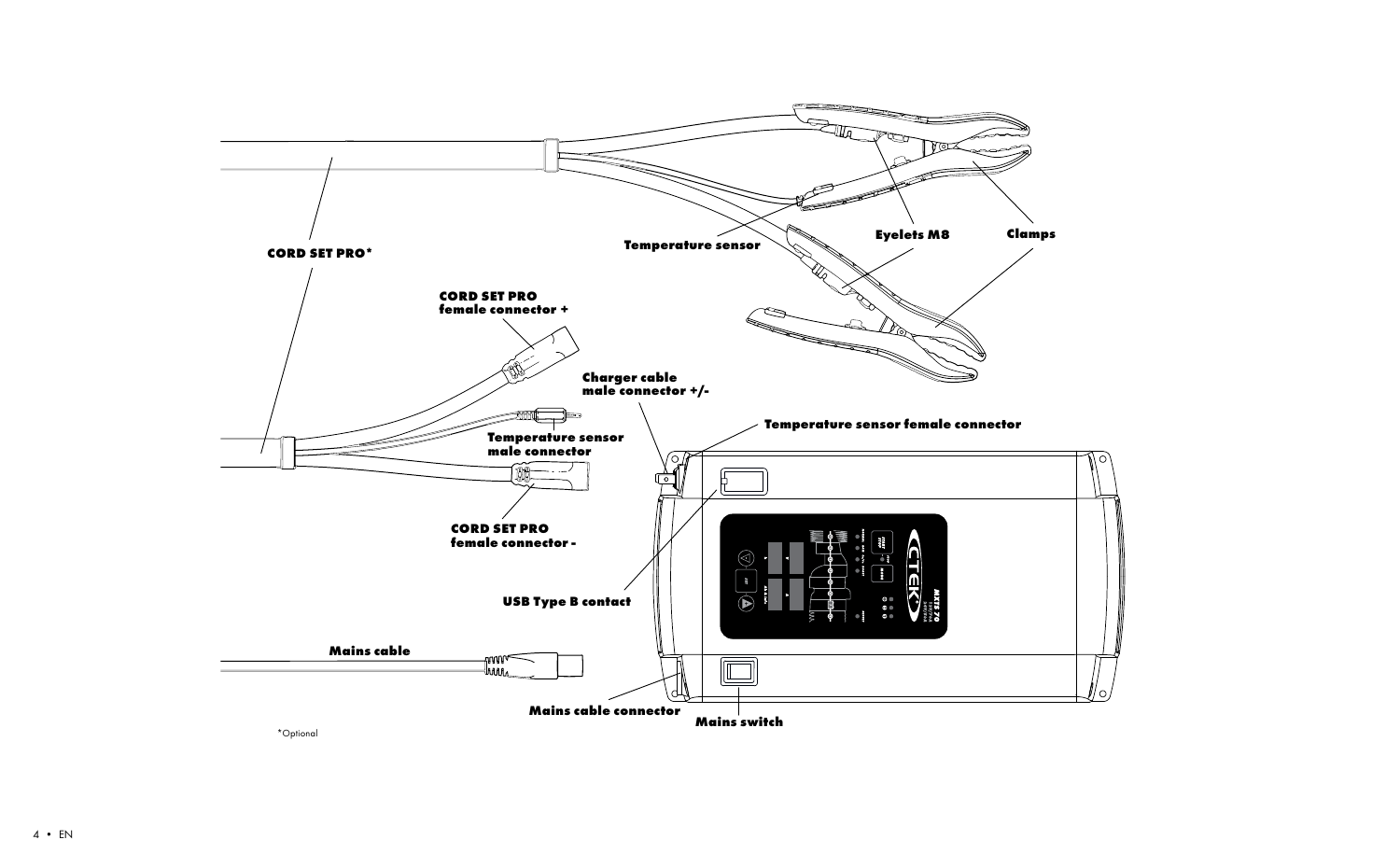## QUICK GUIDE

## To charge, with last used program settings



Connect the charger to the battery

\*Supply plugs may differ to suit your mains supply.



# MOUNTING

When permanently mounting the charger, mount the charger on a firm surface. Fix the charger with screws in the four holes. Use screws intended for the surface. Allow space around the charger to not interfere with air cooling.



# USB TYPE B CONTACT

Used for downloading of customized charging programs. Contact **info@ctek.com** for information. NOTE: Not to be used for mobile phone charging!

# READY TO USE

The table shows the estimated time for empty battery to 80% charge

|    | <b>BATTERY SIZE</b> |                |                |                |    |     |                                    |
|----|---------------------|----------------|----------------|----------------|----|-----|------------------------------------|
|    |                     |                |                |                |    |     | 20Ah 50Ah 100Ah 200Ah 500Ah 1000Ah |
|    | 1 O A               | 2 <sub>h</sub> | 4h             | 8h             |    |     |                                    |
|    | <b>20A</b>          |                | 2 <sub>h</sub> | 4h             | 8h |     |                                    |
|    | <b>30A</b>          |                | 2 <sub>h</sub> | 3h             | 5h |     |                                    |
| 동유 | <b>40A</b>          |                |                | 2 <sub>h</sub> | 4h | 10h |                                    |
|    | 50A                 |                |                | 2 <sub>h</sub> | 3h | 8h  | 16h                                |

# CONNECT THE CABLES

If the battery clamps are incorrectly connected, the reverse polarity protection will ensure that the battery and charger are not damaged.

- $\bullet$  Connect the battery cable  $\bigcap$ , including the temperature sensor, to the charger.
- $\bullet$  Connect the mains cable  $\bullet$  to the charger.
- Connect the red clamp  $\bigodot$  to the battery's positive pole.
- Connect the black clamp  $\bigodot$  to the vehicle chassis remote from the fuel pipe and the battery.
- Connect the charger  $\bigodot$  to the mains supply.
- Turn on mains switch  $\mathbf{\Omega}$

# DISCONNECT THE CABLES

- Turn off mains switch **3**.
- Disconnect the charger from the mains supply  $\bigodot$  before disconnecting the battery.
- Disconnect the black clamp  $\bigodot$  before the red clamp  $\bigodot$ .



 $\overline{E}$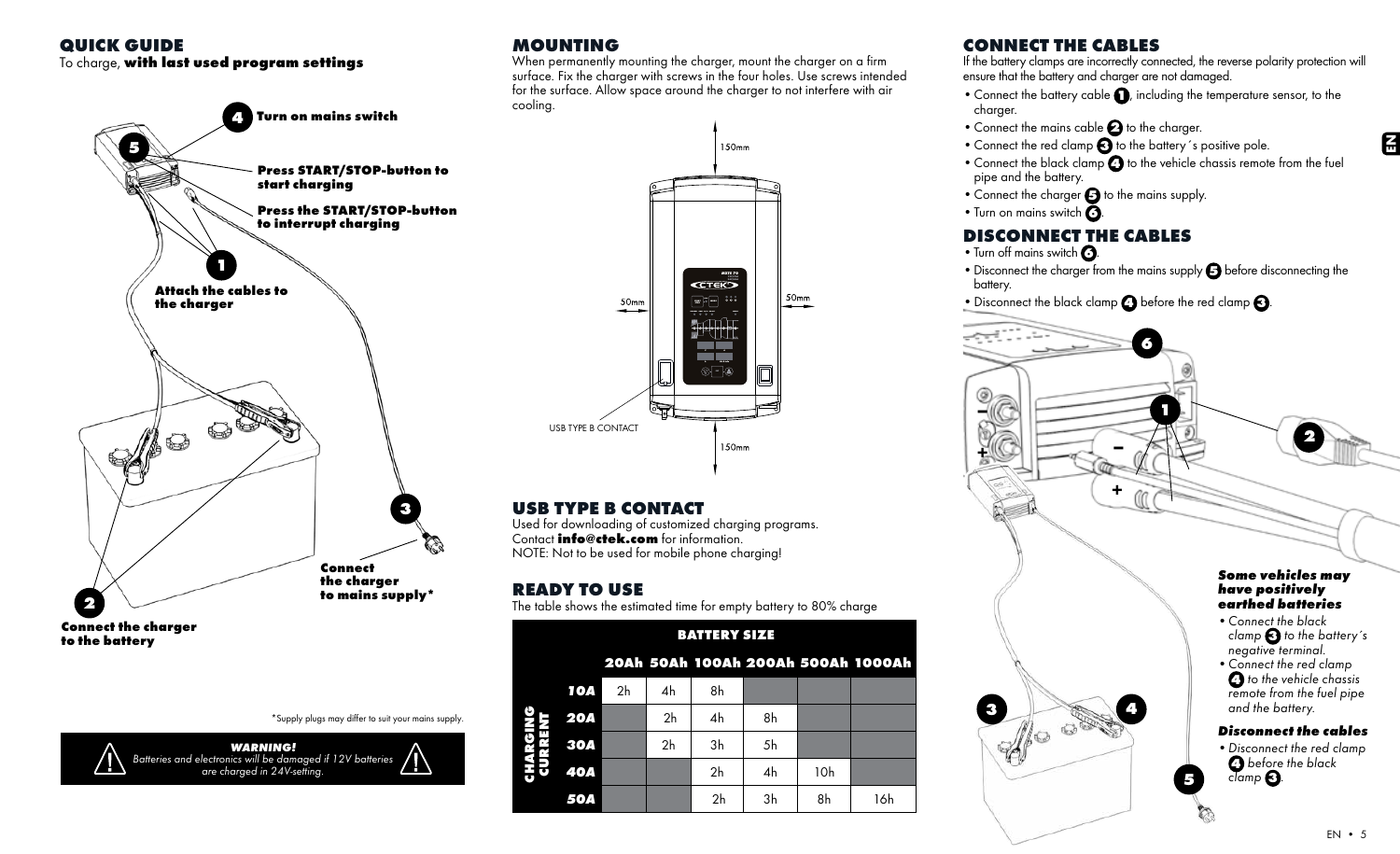## CHARGING

For best possible charging of your batteries the voltage and current is adjustable. In addition to that temperature compensated charging is selectable. See below how to set the parameters for customized charging.

- 1. Connect the charger cables to the charger (see quickquide)
- 2. Connect the charger to the battery (see auickauide)

## 3. Connect the charger to the mains supply

The power lamp will indicate that the mains cable is connected to the mains supply. The error lamp will indicate if the battery clamps are incorrectly connected. The reverse polarity protection will ensure that the battery or charger will not be damaged.

#### 4. Turn on the mains switch

#### 5. Press the MODE-button to select charging program

## 6. Press SET-button to set parameters

#### 7. Select voltage

•Display (h) will indicate that voltage (*U*) is selectable •Display (V) will indicate set voltage •Press +/- to change •Press SET-button to confirm

#### 8. Select current

•Display (h) will indicate that current (*A*) is selectable •Display (A) will indicate set current •Press +/- to change •Press SET-button to confirm

#### 9. Select temperature compensation

• Display (h) will indicate that temperature compensation  $(E)$  is selectable •Temperature sensor lamp will indicate activated temperature sensor •Press +/- to change •Press SET-button to confirm

#### 10. Press the START/STOP-button to start charging cycle or press MODE-button to change charging program

11. Follow the 8-step display through the charging process

The battery is ready to start the engine when STEP 4 is lit. The battery is fully charged when STEP 7 is lit.

- 12. Stop charging at any time by pressing the START/ STOP-button
- 13. Press START/STOP-button to start charging cycle

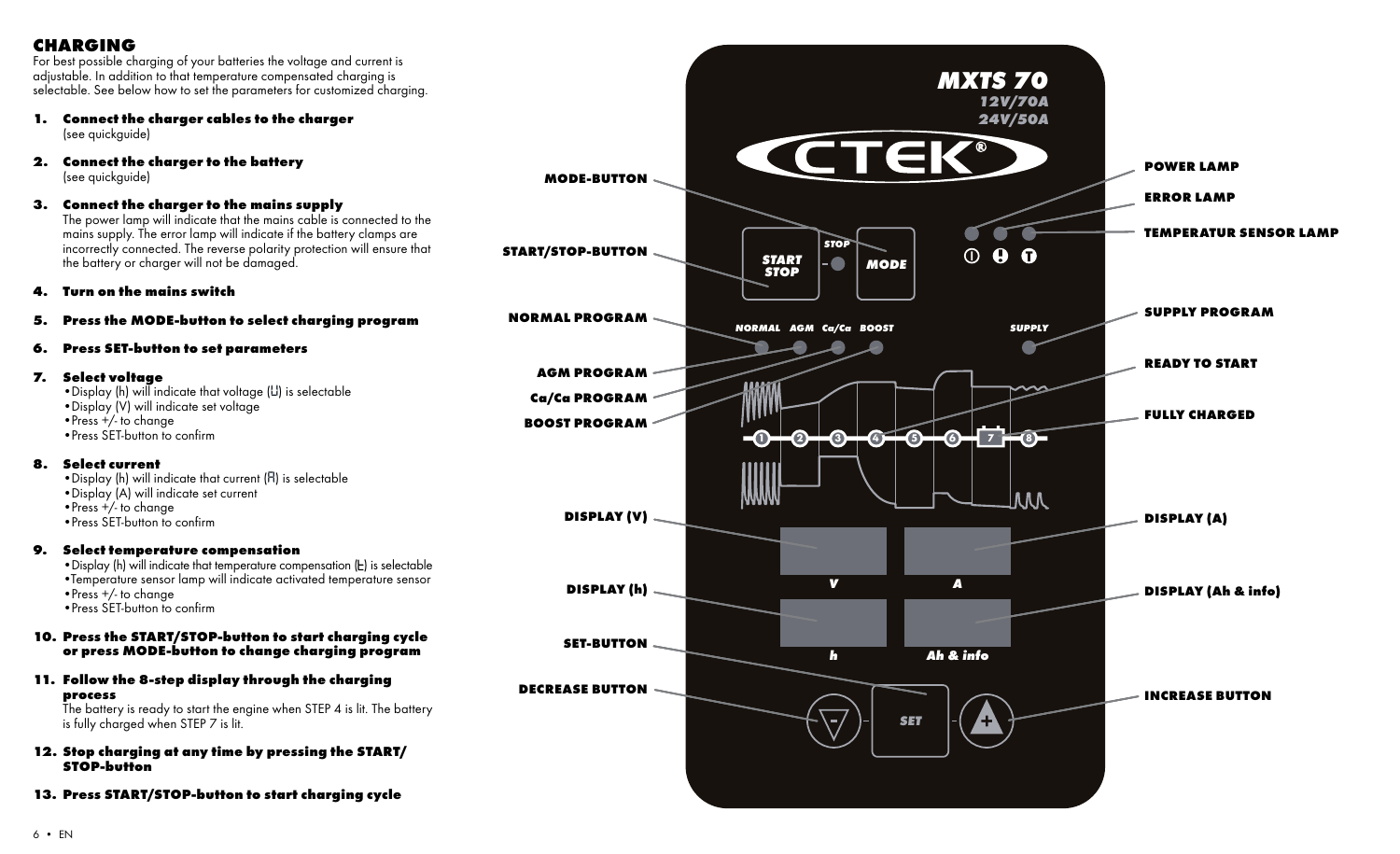## **SUPPLY**

For best possible float maintenance charging or voltage supply function for your vehicle the voltage and max current limit are adjustable from the front panel. See below how to set the voltage supply program and it's parameters.

- 1. Connect the charger cables to the charger (see "Cable connection")
- 2. Connect the charger to the battery (see "Cable connection")
- 3. Connect the charger to the mains supply

The power lamp will indicate that the mains cable is connected to the mains supply. The error lamp will indicate if the battery clamps are incorrectly connected. The reverse polarity protection will ensure that the battery or charger will not be damaged.

4. Turn on the mains switch

- 5. Press the MODE-button to select Supply mode
- 6. Press SET-button to set parameters

## 7. Select voltage

•Display (h) will indicate that voltage (*U*) is selected •Display (V) will indicate set voltage •Press +/- to change •Press SET-button to confirm

#### 8. Select Supply voltage

•Display (h) will indicate that Supply voltage (*Su*) is selected •Display (V) will indicate Supply voltage level •Press +/- to change •Press SET-button to confirm

9. Select current

•Display (h) will indicate that current (*A*) is selected •Display (A) will indicate set current •Press +/- to change •Press SET-button to confirm

10. Press the START/STOP-button to start Supply mode

## 11. Supply mode indication

STEP 7 is lit to indicate that Supply mode is running.

- 12. Stop Supply at any time by pressing the START/ STOP-button
- 13. Press START/STOP-button to resume Supply mode

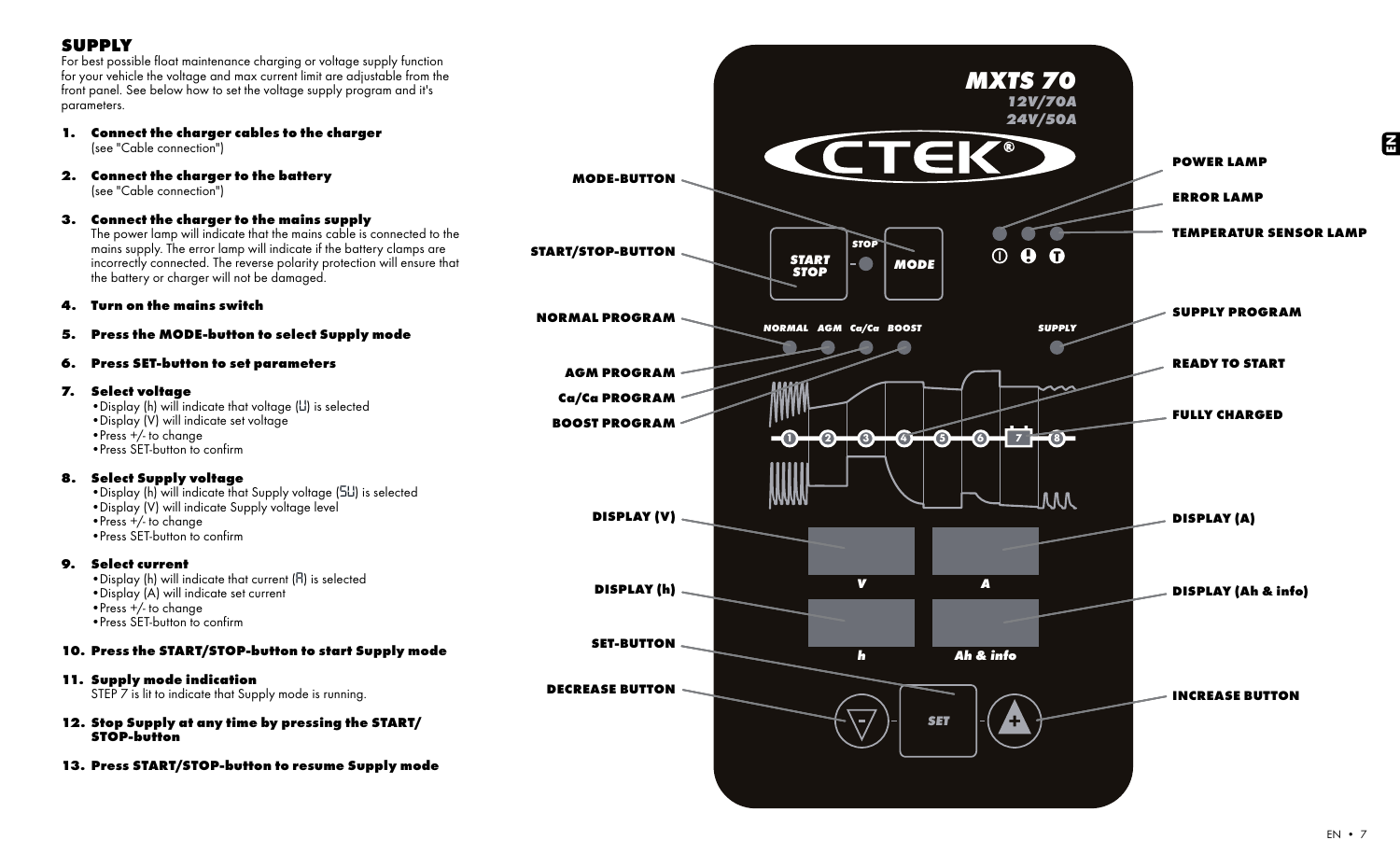## INDICATION LAMPS, DISPLAYS AND ERRORCODES



## INDICATION LAMPS:

START/STOP LAMP

Indicates that charging has not started or has been interrupted. Press START/PAUSE-button to start/resume.

## POWER LAMP

Indicates that mains supply is connected.

## ERROR LAMP

Indicates that a fault has occurred. Se ERROR CODES for description. Press START/PAUSE-button to clear error and interrupt charging.



## TEMPERATURE SENSOR LAMP

Indicates that the temperature sensor is activated. Voltage is automatically adjusted to optimize charge at ambient temperature.



# SETTINGS BEFORE START:

DISPLAY (V) Indicates voltage set Options: *12/24* Volts

## DISPLAY (A)

Indicates current set Options: *70/50/40/30/20/10*A in 12V setting Options: *50/40/30/20/10*A in 24V setting 70A could only be selected for SUPPLY program.

## DISPLAY (h)

Indicates which parameter to set Options: *U/SU/A/ /*

- *U* = Nominal Voltage
- *SU* = Supply Voltage
- *A* = Current limit
- *E* = Temperature compensation
- $r<sub>E</sub>$  = Recond time in BOOST program

## DISPLAY (Ah & info)

Displays error codes

#### REAL TIME INDICATION DURING CHARGING: DISPLAY (V)

Displays output voltage

DISPLAY (A)

Displays output current

DISPLAY (h)

Alt. 1. Displays total elapsed charging time (minutes/hours)

Alt. 2. Displays time elapsed until error occured DISPLAY (Ah & info)

Alt.1. Displays total charge delivered since start (minutes/hours) Alt.2. Displays error codes together with ERROR lamp



# **ERROR CODES:**<br>EN REVERSE

**REVERSE POLARITY** Connect the charger according to "auickauide"

- *E02* OVER VOLTAGE Battery voltage to high for the chosen charging program, check battery voltage.
- *E03* TIME OUT STEP 1: DESULPHATION

 Restart the charger. If charging is still being interrupted the battery is seriously sulphated and may need to be replaced.

- *E04* TIME OUT STEP 2: SOFT START Restart the charger. If charging is still being interrupted the battery can not accept charge and may need to be replaced.
- *E05* TIME OUT STEP 5: ANALYSE Restart the charger. If charging is still being interrupted the battery can not keep charge and may need to be replaced.

## *E06* BATTERY OVERHEATED

 The battery is too hot to charge. The battery is damaged and may need to be replaced.

*E07* LOW BATTERY VOLTAGE IN SUPPLY PROGRAM

 Battery voltage too low or too large consumers connected. Check if 12V battery connected in 24V battery setting or disconnect large consumers.

*E08* HIGH CURRENT IN SUPPLY PROGRAM

Check if clamps are short circuited or connected reversed polarity.

## **E99 OVER VOLTAGE PROTECTION**

 If battery voltage is below 17V the ERROR lamp is lit when 24V setting has been selected.

Alt 1. Press START/STOP button to charge with 12V setting. To set the parameters for customized charging proceed with "CHARGING" step 6 to 9

Alt 2. Press INCREASE button to change to 24V setting. Press START/STOP button to resume. To set the parameters for customized charging proceed with "CHARGING" step 6 to 9.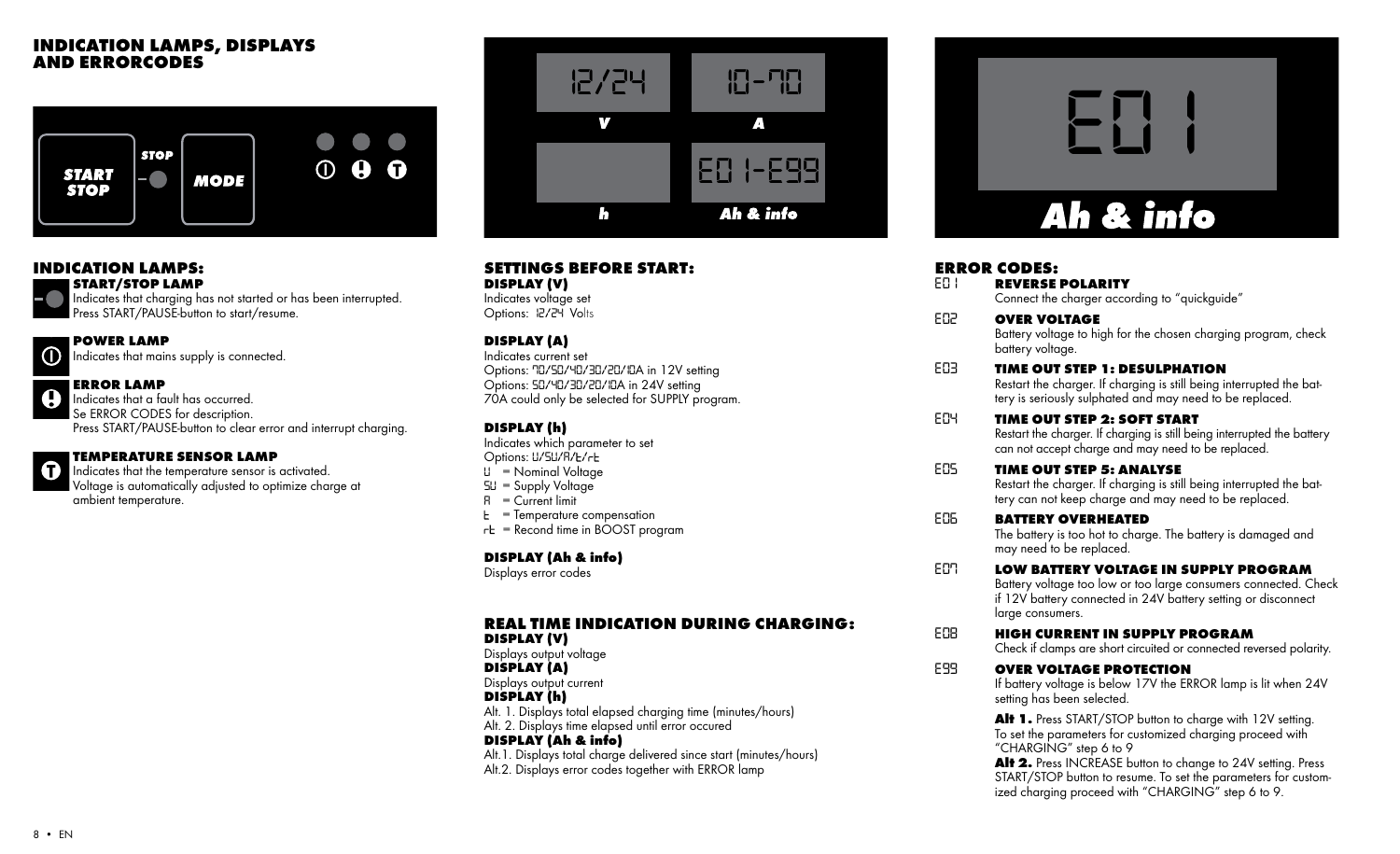## CHARGING PROGRAMS

Choose program by pressing the MODE-button. Adjust parameters according to "CHARGING" (6-9). Press START/STOP button to start the selected program.

## The table explains the different Charging Programs:

| Program       | <b>Battery Size</b><br>(Ah) | <b>Explanation</b>                                                                                                                                                                                                   | Temp range                                                          |
|---------------|-----------------------------|----------------------------------------------------------------------------------------------------------------------------------------------------------------------------------------------------------------------|---------------------------------------------------------------------|
| <b>NORMAL</b> | 20-1500Ah                   | Use for GEL, WET and MF batteries.                                                                                                                                                                                   | $-20^\circ$ C-+50 $^\circ$ C<br>$(-4^{\circ}F - +122^{\circ}F)$     |
| <b>AGM</b>    | 20-1500Ah                   | Use for most AGM batteries. Some AGM should use lower voltage<br>(NORMAL Mode), check battery manual if unsure.                                                                                                      | $-20^{\circ}$ C $-+50^{\circ}$ C<br>$(-4^{\circ}F - +122^{\circ}F)$ |
| Ca/Ca         | 20-1500Ah                   | Use for Ca/Ca batteries. Use Ca/Ca program to maximize charge with<br>minimum loss of fluid. Including RECOND step. Recond your battery once<br>per year and after deep discharge to maximise lifetime and capacity. | $-20^{\circ}$ C $-+50^{\circ}$ C<br>$(-4^{\circ}F - +122^{\circ}F)$ |
| <b>BOOST</b>  | 20-1500Ah                   | Used for recovery of stratified batteries.                                                                                                                                                                           | $-20^{\circ}$ C $-+50^{\circ}$ C<br>$(-4^{\circ}F - +122^{\circ}F)$ |
| <b>SUPPLY</b> | 20-1500Ah                   | Use as power supply or use for float maintenance charging when 100%<br>capacity of the battery is required. SUPPLY program activates step 7 without<br>time or voltage limitation.                                   | $-20^{\circ}$ C $-+50^{\circ}$ C<br>$(-4^{\circ}F - +122^{\circ}F)$ |

| <b>12V/24V</b> |                         |                         |  |  |  |  |
|----------------|-------------------------|-------------------------|--|--|--|--|
| <b>Current</b> | <b>Battery size Min</b> | <b>Battery size Max</b> |  |  |  |  |
| 10A            | 20Ah                    | 300Ah                   |  |  |  |  |
| 20A            | 40Ah                    | 600Ah                   |  |  |  |  |
| 30A            | 60Ah                    | 900Ah                   |  |  |  |  |
| 40A            | 80Ah                    | 1200Ah                  |  |  |  |  |
| 50A            | 100Ah                   | 1500Ah                  |  |  |  |  |

•Using higher current than recommended may result in batteries not being completely charged.

- •Using lower current than recommended will prolong the charging time.
- •The currents are the maximum recommended current for battery charging. If a parallel consumer is connected then the current setting could be increased with this current value.
- •Some battery manufacturer could recommend different values. Please check with the manufacturer if uncertain. The main recommendations are that Gel batteries should be charged in the lower current range, Power AGM's in the upper range and most other battery types in the mid-range.



## TECHNICAL SPECIFICATION

| Model number            | 1045                                                                                                                                                    |
|-------------------------|---------------------------------------------------------------------------------------------------------------------------------------------------------|
| <b>Rated Voltage AC</b> | 220-240VAC, 50-60Hz                                                                                                                                     |
| <b>Charging voltage</b> | Normal 14.4V/28.8V<br>Max 15.8V/31.6V<br>Supply 13.6V/27.2V, 14.0V/28.0V<br>14.4V/28.8, 14.8V/29.6V                                                     |
| <b>Start voltage</b>    | 2.0V                                                                                                                                                    |
| <b>Output current</b>   | Max 50A; 70A in supply 12V                                                                                                                              |
| <b>Current, mains</b>   | Max 7.2A <sub>rms</sub> (at full charging current in 24V)                                                                                               |
| Back current drain*     | $<$ l $Ah/m$ onth                                                                                                                                       |
| Ripple**                | <4% of actual DC current                                                                                                                                |
| Ambient<br>temperature  | $-20^{\circ}$ C to $+50^{\circ}$ C<br>$(-4°F to +122°F)$                                                                                                |
| Charger type            | 8 step fully automatic charging cycle                                                                                                                   |
| <b>Battery types</b>    | All types of 12V and 24V lead-acid batteries<br>(WET, MF, Ca/Ca, AGM and GEL) Check with<br>your battery supplier for appropriate charge<br>information |
| <b>Battery capacity</b> | 20Ah-1500Ah                                                                                                                                             |
| <b>Dimensions</b>       | $338\times178\times80$ mm (L x W x H)                                                                                                                   |
| <b>Insulation class</b> | IP2O                                                                                                                                                    |
| Weight                  | 3.3kg, without cables                                                                                                                                   |
| <b>Warrenty</b>         | 2 years                                                                                                                                                 |

\*) Back current drain is the current that drains the battery if the charger is not connected to the mains. CTEK chargers has a very low back current.

\*\*) The quality of the charging voltage and charging current is very important. A high current ripple heats up the battery which has an aging effect on the positive electrode. High voltage ripple could harm other equipment that is connected to the battery. CTEK battery chargers produce very clean voltage and current with low ripple.

# LIMITED WARRANTY

CTEK SWEDEN AB, issues this limited warranty to the original purchaser of this product. This limited warranty is not transferable. The warranty applies to manufacturing faults and material defects for 2 years from the date of purchase. The customer must return the product together with the receipt of purchase to the point of purchase. This warranty is void if the battery charger has been opened, handled carelessly or repaired by anyone other than CTEK SWEDEN AB or its authorised representatives. The charger is sealed. Removing or damaging the seal will void the warranty. CTEK SWEDEN AB makes no warranty other than this limited warranty and is not liable for any other costs other than those mentioned above, i.e. no consequential damages. Moreover, CTEK SWEDEN AB is not obligated to any other warranty other than this warranty.

EN